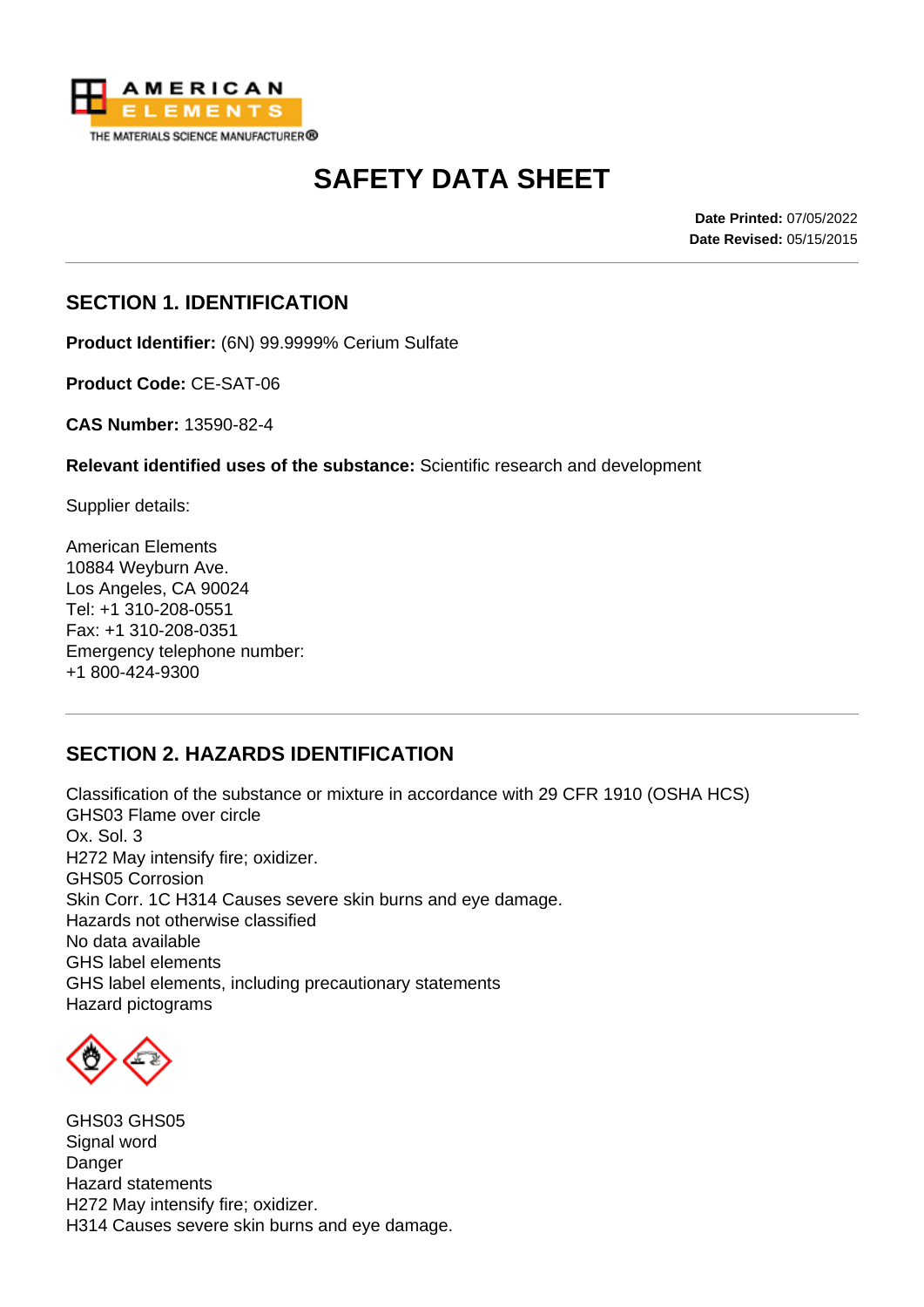Precautionary statements P221 Take any precaution to avoid mixing with combustibles. P210 Keep away from heat/sparks/open flames/hot surfaces. No smoking. P303+P361+P353 If on skin (or hair): Take off immediately all contaminated clothing. Rinse skin with water/shower. P305+P351+P338 IF IN EYES: Rinse cautiously with water for several minutes. Remove contact lenses, if present and easy to do. Continue rinsing. P405 Store locked up. P501 Dispose of contents/container in accordance with local/regional/national/international regulations. WHMIS classification C - Oxidizing materials D2B - Toxic material causing other toxic effects E - Corrosive material Classification system HMIS ratings (scale 0-4) (Hazardous Materials Identification System) Health (acute effects)  $=$  3  $Flammability = 0$ Physical Hazard = 2 Other hazards Results of PBT and vPvB assessment PBT: N/A vPvB: N/A

#### **SECTION 3. COMPOSITION/INFORMATION ON INGREDIENTS**

**Substances** CAS No. / Substance Name: 13590-82-4 Cerium(IV) sulfate Identification number(s): EC number: 237-029-5

#### **SECTION 4. FIRST AID MEASURES**

Description of first aid measures General information Immediately remove any clothing soiled by the product. If inhaled: Supply patient with fresh air. If not breathing, provide artificial respiration. Keep patient warm. Seek immediate medical advice. In case of skin contact: Immediately wash with soap and water; rinse thoroughly. Seek immediate medical advice. In case of eye contact: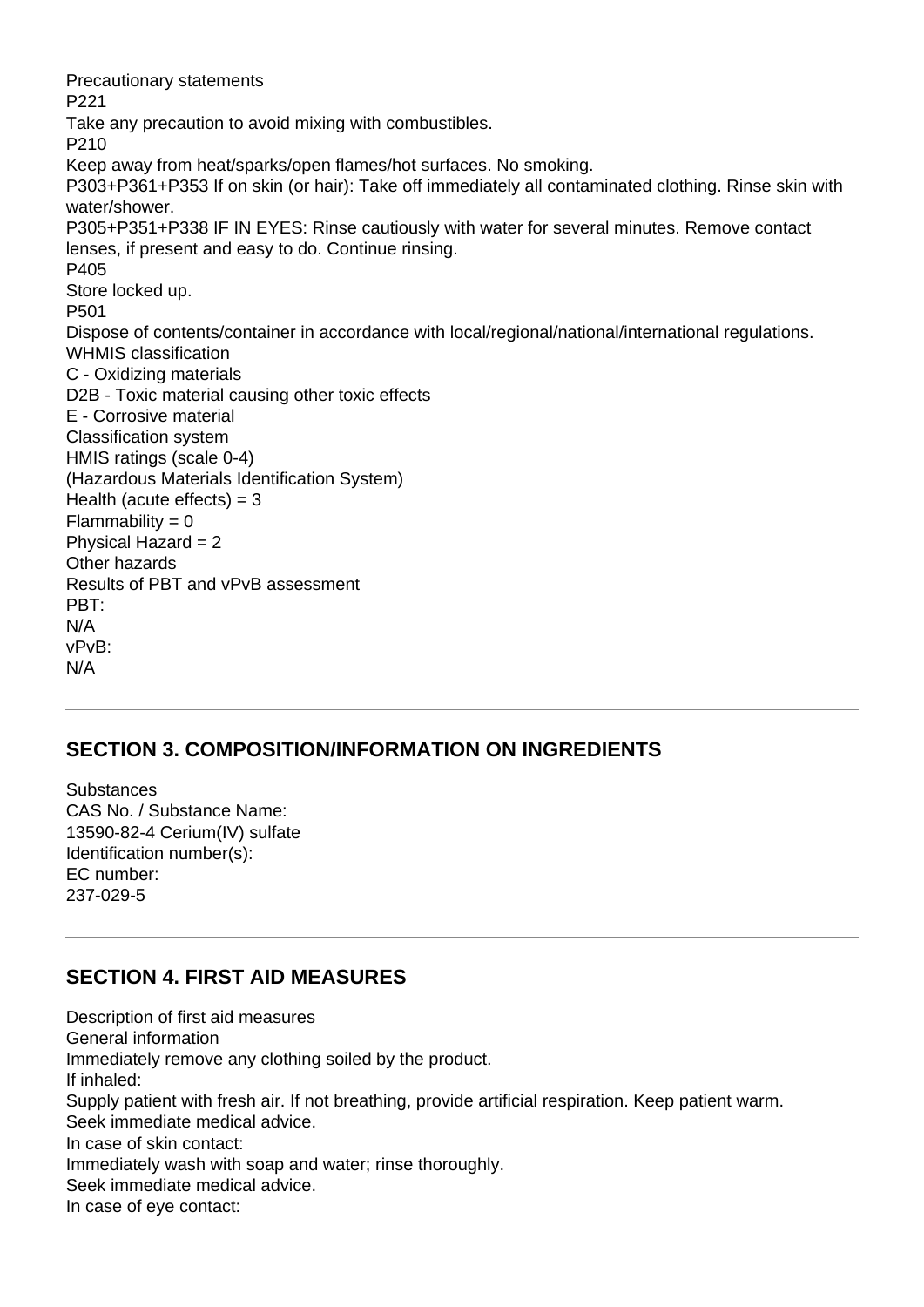Rinse opened eye for several minutes under running water. Consult a physician. If swallowed: Seek medical treatment. Information for doctor Most important symptoms and effects, both acute and delayed Causes severe skin burns. Causes serious eye damage. Indication of any immediate medical attention and special treatment needed No data available

### **SECTION 5. FIREFIGHTING MEASURES**

Extinguishing media Suitable extinguishing agents Use carbon dioxide, extinguishing powder or foam. Water may be ineffective but may be used for cooling exposed containers. For safety reasons unsuitable extinguishing agents Halocarbon extinguisher Special hazards arising from the substance or mixture This substance is an oxidizer and its heat of reaction with reducing agents or combustibles may cause ignition. If this product is involved in a fire, the following can be released: Sulfur oxides (SOx) Cerium oxide Advice for firefighters Protective equipment: Wear self-contained respirator. Wear fully protective impervious suit.

# **SECTION 6. ACCIDENTAL RELEASE MEASURES**

Personal precautions, protective equipment and emergency procedures Use personal protective equipment. Keep unprotected persons away. Ensure adequate ventilation Environmental precautions: Do not allow product to enter drains, sewage systems, or other water courses. Methods and materials for containment and cleanup: Use neutralizing agent. Dispose of contaminated material as waste according to section 13. Ensure adequate ventilation. Prevention of secondary hazards: Acts as an oxidizing agent on organic materials such as wood, paper and fats Keep away from combustible material. Reference to other sections See Section 7 for information on safe handling See Section 8 for information on personal protection equipment. See Section 13 for disposal information.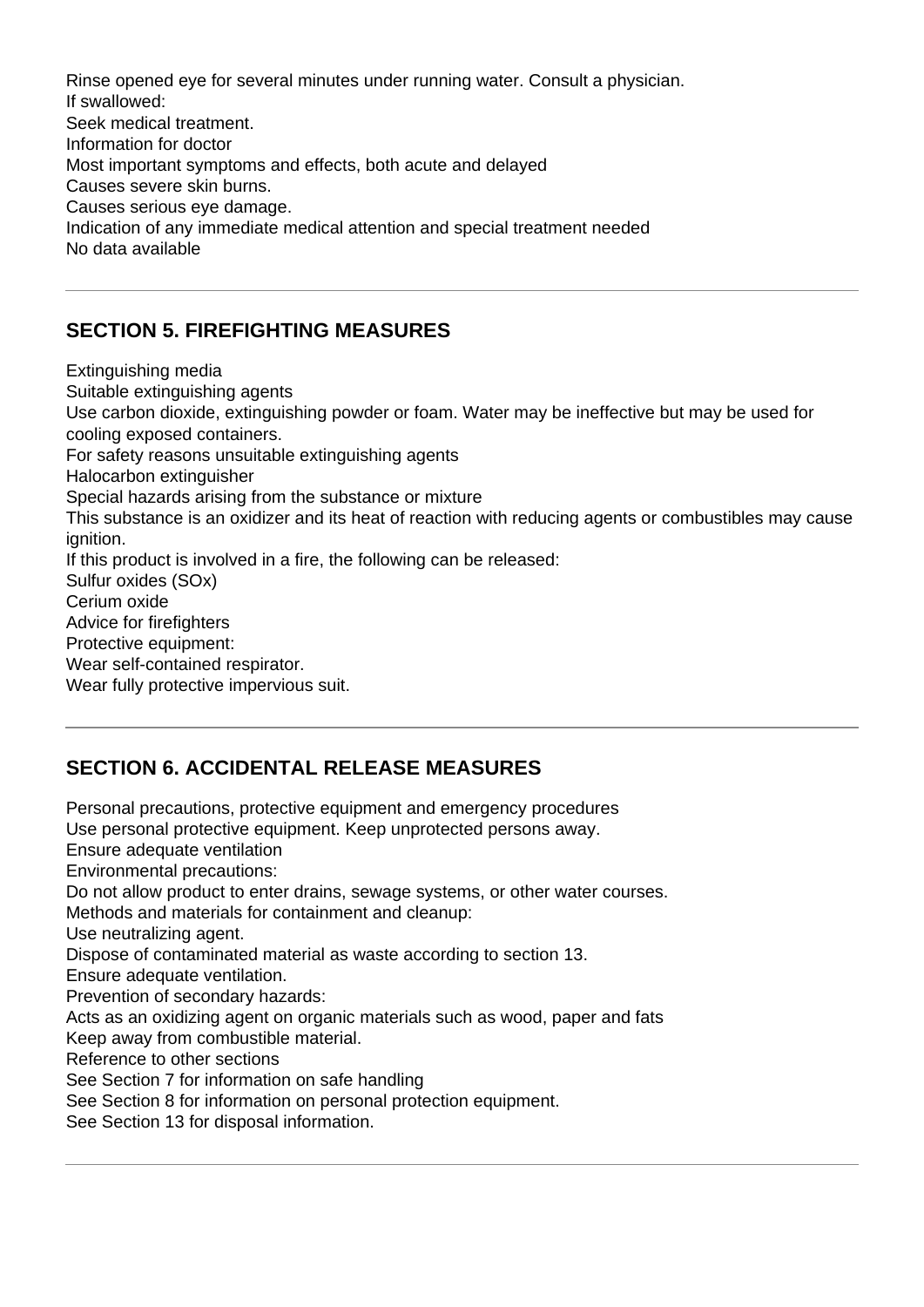# **SECTION 7. HANDLING AND STORAGE**

Handling Precautions for safe handling Handle under dry protective gas. Keep container tightly sealed. Store in cool, dry place in tightly closed containers. Ensure good ventilation at the workplace. Information about protection against explosions and fires: Substance/product can reduce the ignition temperature of flammable substances. This substance is an oxidizer and its heat of reaction with reducing agents or combustibles may cause ignition. Conditions for safe storage, including any incompatibilities Requirements to be met by storerooms and receptacles: No special requirements. Information about storage in one common storage facility: Store away from flammable substances. Store away from reducing agents. Do not store with organic materials. Store away from metal powders. Store away from water/moisture. Store away from strong bases. Store away from oxidizing agents. Further information about storage conditions: Store under dry inert gas. This product is hygroscopic. Keep container tightly sealed. Store in cool, dry conditions in well-sealed containers. Protect from humidity and water. Specific end use(s) No data available

# **SECTION 8. EXPOSURE CONTROLS/PERSONAL PROTECTION**

Additional information about design of technical systems:

Properly operating chemical fume hood designed for hazardous chemicals and having an average face velocity of at least 100 feet per minute.

Control parameters

Components with limit values that require monitoring at the workplace:

None.

Additional information:

No data

Exposure controls

Personal protective equipment

Follow typical protective and hygienic practices for handling chemicals.

Keep away from foodstuffs, beverages and feed.

Remove all soiled and contaminated clothing immediately.

Wash hands before breaks and at the end of work.

Avoid contact with the eyes and skin.

Maintain an ergonomically appropriate working environment.

Breathing equipment:

Use suitable respirator when high concentrations are present.

Recommended filter device for short term use: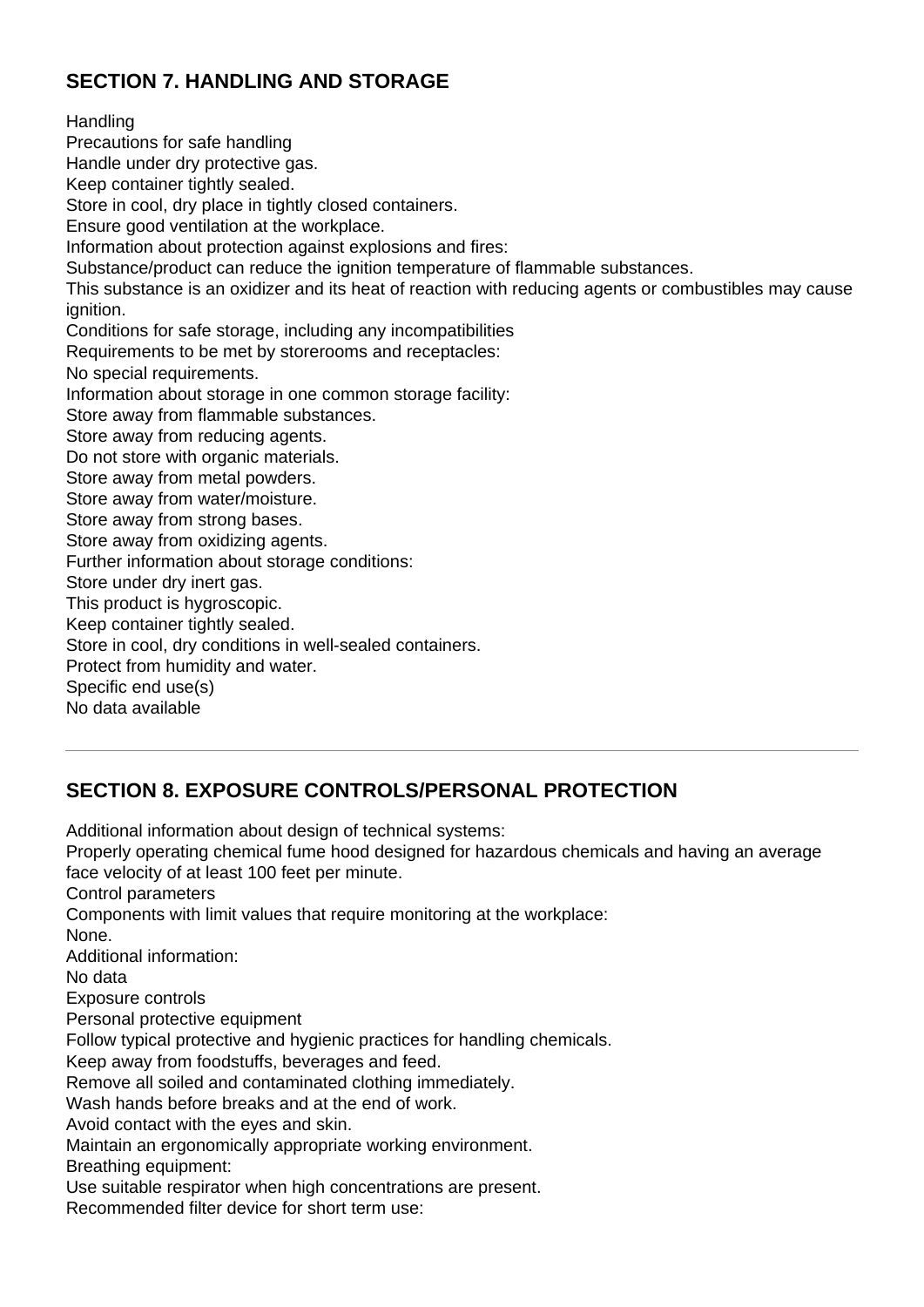Use a respirator with type N95 (USA) or PE (EN 143) cartridges as a backup to engineering controls. Risk assessment should be performed to determine if air-purifying respirators are appropriate. Only use equipment tested and approved under appropriate government standards. Protection of hands: Impervious gloves Inspect gloves prior to use. Suitability of gloves should be determined both by material and quality, the latter of which may vary by manufacturer. Material of gloves Nitrile rubber, NBR Penetration time of glove material (in minutes) No data available Eye protection: Tightly sealed goggles Full face protection Body protection: Protective work clothing.

#### **SECTION 9. PHYSICAL AND CHEMICAL PROPERTIES**

Information on basic physical and chemical properties Appearance: Form: Powder Color: Yellow Odor: No data available Odor threshold: No data available. pH: N/A Melting point/Melting range: No data available Boiling point/Boiling range: No data available Sublimation temperature / start: No data available Flammability (solid, gas) Contact with combustible material may cause fire. Ignition temperature: No data available Decomposition temperature: No data available Autoignition: No data available. Danger of explosion: No data available. Explosion limits: Lower: No data available Upper: No data available Vapor pressure: N/A Density at 20 °C (68 °F): 3.91 g/cm<sup>3</sup> (32.629 lbs/gal) Relative density No data available. Vapor density N/A Evaporation rate N/A Solubility in Water (H<sub>2</sub>O): Soluble Partition coefficient (n-octanol/water): No data available. Viscosity: Dynamic: N/A Kinematic: N/A Other information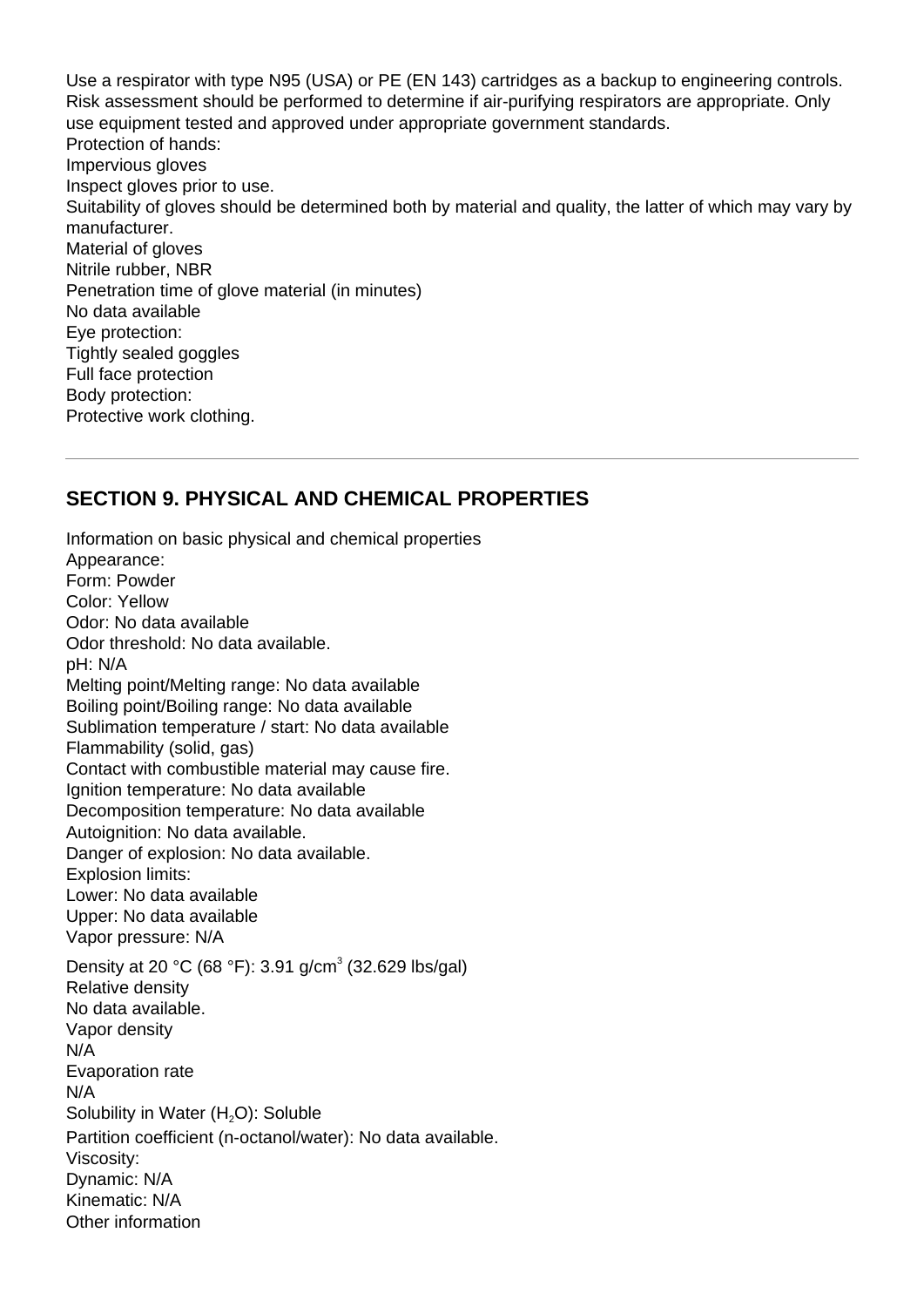# **SECTION 10. STABILITY AND REACTIVITY**

**Reactivity** May intensify fire; oxidizer. Chemical stability Stable under recommended storage conditions. Thermal decomposition / conditions to be avoided: Decomposition will not occur if used and stored according to specifications. Possibility of hazardous reactions Reacts with strong oxidizing agents Reacts with reducing agents Reacts with flammable substances Conditions to avoid No data available Incompatible materials: Flammable substances Reducing agents Water/moisture **Bases** Oxidizing agents Organic materials Metal powders Hazardous decomposition products: Sulfur oxides (SOx) Cerium oxide

# **SECTION 11. TOXICOLOGICAL INFORMATION**

Information on toxicological effects Acute toxicity: Swallowing will lead to a strong corrosive effect on mouth and throat and to the danger of perforation of esophagus and stomach. LD/LC50 values that are relevant for classification: No data Skin irritation or corrosion: Causes severe skin burns. Eye irritation or corrosion: Causes serious eye damage. Sensitization: No sensitizing effects known. Germ cell mutagenicity: No effects known. Carcinogenicity: EPA-I: Data are inadequate for an assessment of human carcinogenic potential. Reproductive toxicity: The Registry of Toxic Effects of Chemical Substances (RTECS) contains reproductive data for this substance. Specific target organ system toxicity - repeated exposure: No effects known.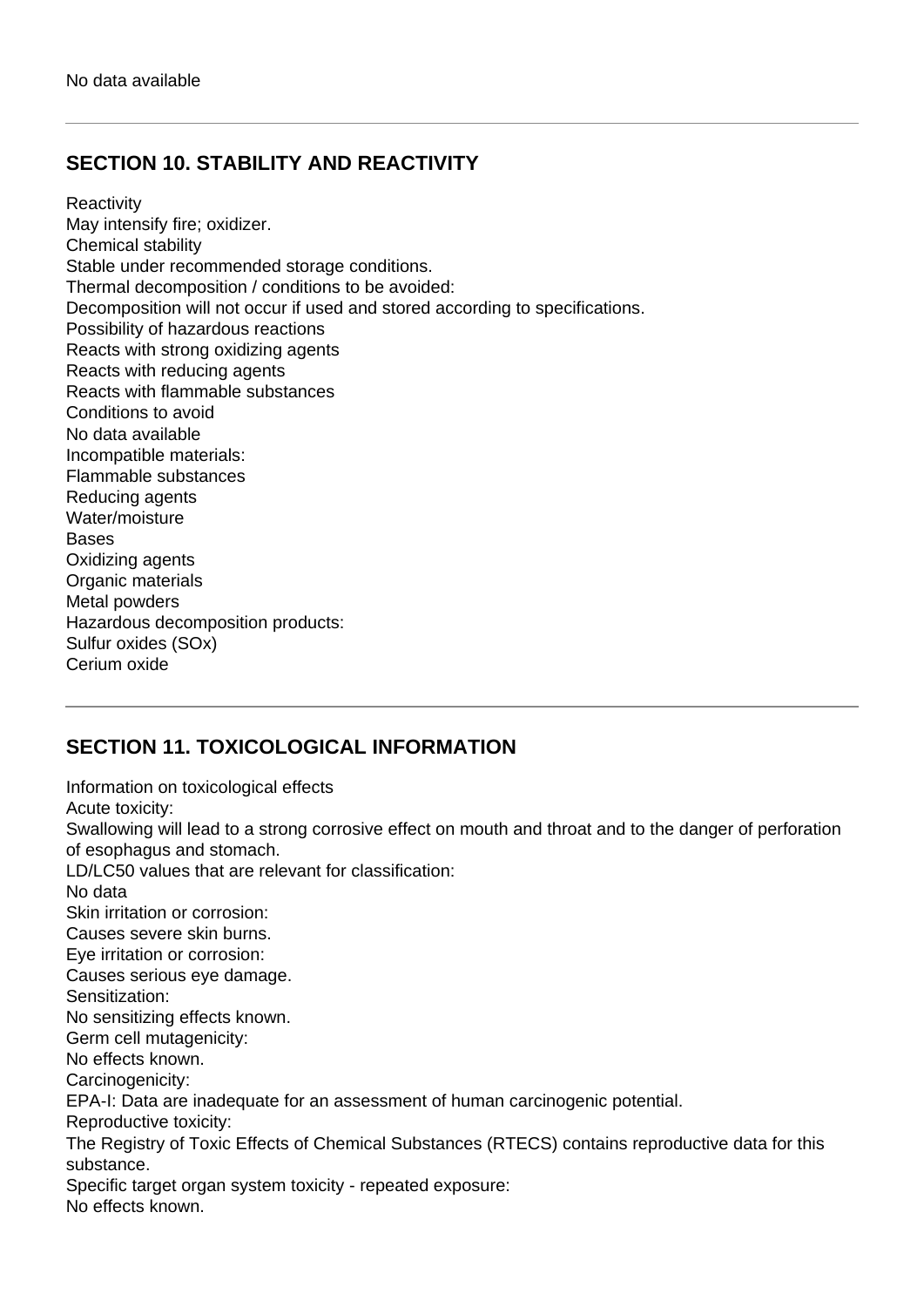Specific target organ system toxicity - single exposure: No effects known. Aspiration hazard: No effects known. Subacute to chronic toxicity: No effects known. Additional toxicological information: To the best of our knowledge the acute and chronic toxicity of this substance is not fully known.

#### **SECTION 12. ECOLOGICAL INFORMATION**

**Toxicity** Aquatic toxicity: No data available Persistence and degradability No data available Bioaccumulative potential No data available Mobility in soil No data available Additional ecological information: Do not allow undiluted product or large quantities to reach groundwater, water courses, or sewage systems. Avoid transfer into the environment. Results of PBT and vPvB assessment PBT: N/A vPvB: N/A Other adverse effects No data available

#### **SECTION 13. DISPOSAL CONSIDERATIONS**

Waste treatment methods Recommendation Consult official regulations to ensure proper disposal. Uncleaned packagings: Recommendation: Disposal must be made according to official regulations. Recommended cleansing agent: Water, if necessary with cleansing agents.

#### **SECTION 14. TRANSPORT INFORMATION**

UN-Number DOT, IMDG, IATA UN3085 UN proper shipping name DOT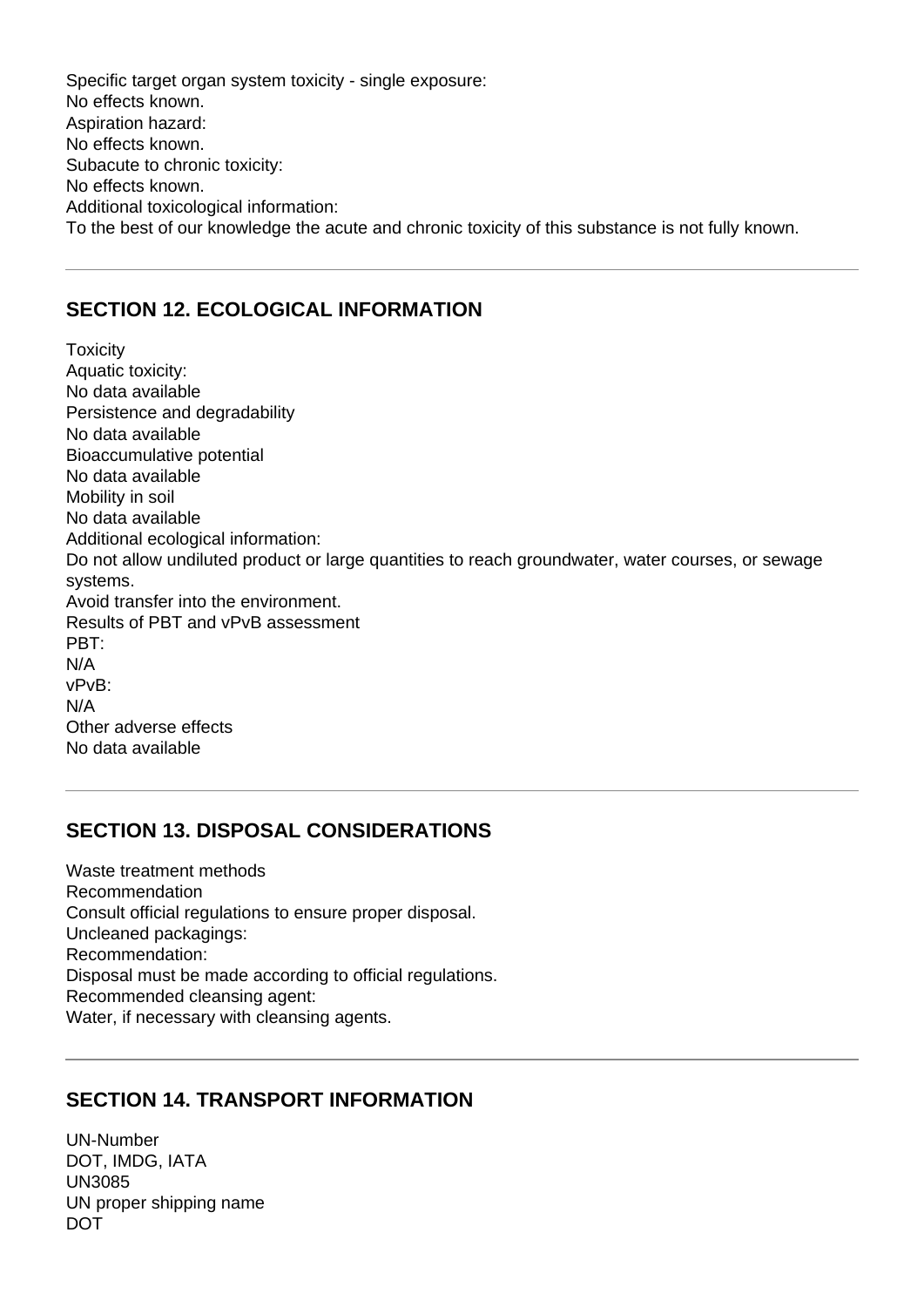Oxidizing solid, corrosive, n.o.s. (Cerium(IV) sulfate) IMDG, IATA OXIDIZING SOLID, CORROSIVE, N.O.S. (Cerium(IV) sulfate) Transport hazard class(es) **DOT** Class 5.1 Oxidising substances. Label 5.1+8 Class 5.1 (OC2) Oxidizing substances Label 5.1+8 IMDG, IATA Class 5.1 Oxidising substances. Label 5.1+8 Packing group DOT, IMDG, IATA III Environmental hazards: N/A Special precautions for user Warning: Oxidizing substances EMS Number: F-A,S-Q Transport in bulk according to Annex II of MARPOL73/78 and the IBC Code N/A Transport/Additional information: DOT Marine Pollutant (DOT): No UN "Model Regulation": UN3085, Oxidizing solid, corrosive, n.o.s. (Cerium(IV) sulfate), 5.1 (8), III

#### **SECTION 15. REGULATORY INFORMATION**

Safety, health and environmental regulations/legislation specific for the substance or mixture GHS GHS label elements, including precautionary statements Hazard pictograms GHS03 GHS05 Signal word **Danger** Hazard statements H272 May intensify fire; oxidizer. H314 Causes severe skin burns and eye damage. Precautionary statements P221 Take any precaution to avoid mixing with combustibles. P210 Keep away from heat/sparks/open flames/hot surfaces. No smoking. P303+P361+P353 If on skin (or hair): Take off immediately all contaminated clothing. Rinse skin with